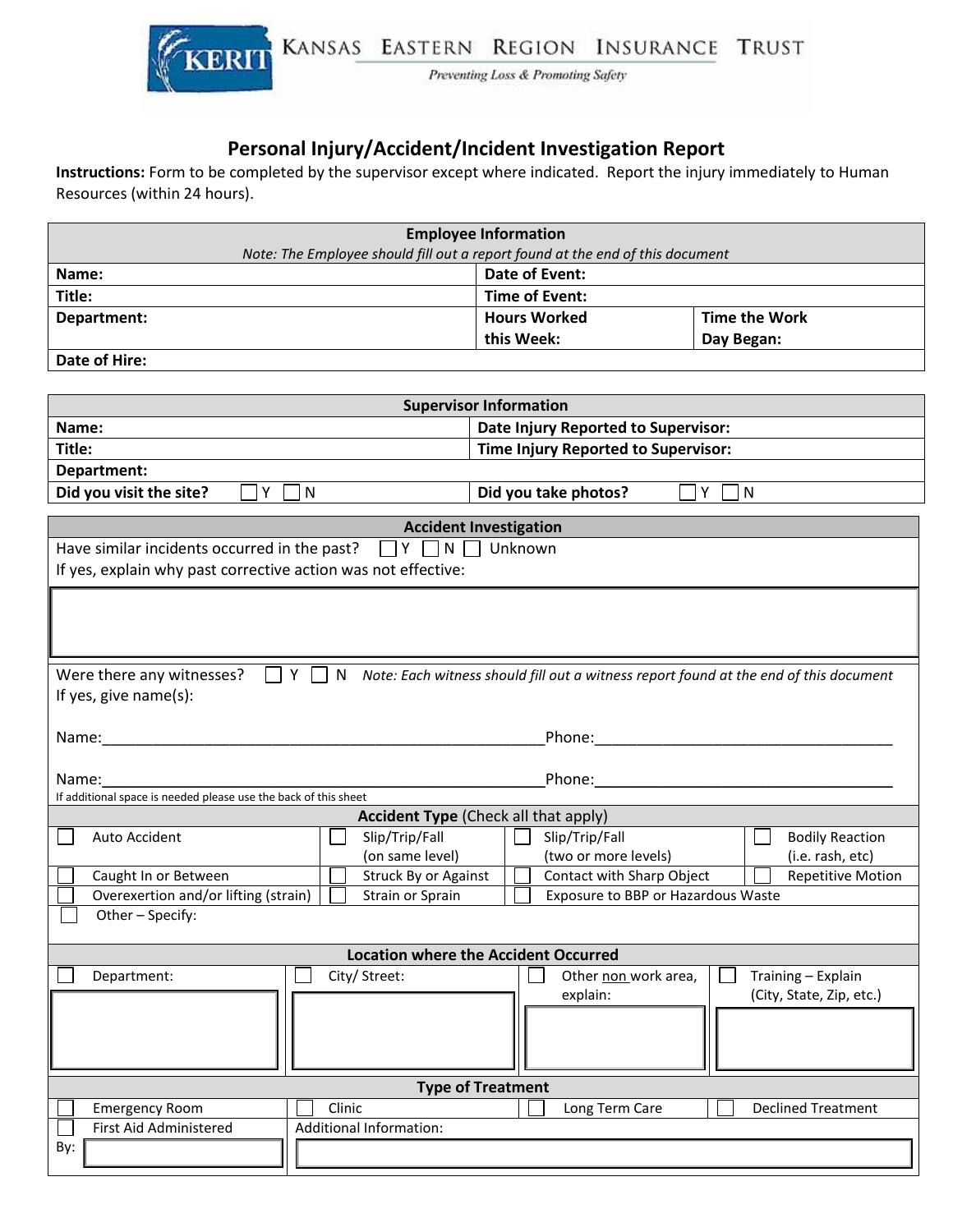

KERIT KANSAS EASTERN REGION INSURANCE TRUST

Preventing Loss & Promoting Safety

| <b>Body Part Affected (Check all that apply)</b> |                                                    |  |       |  |                  |                          |              |             |  |             |  |       |
|--------------------------------------------------|----------------------------------------------------|--|-------|--|------------------|--------------------------|--------------|-------------|--|-------------|--|-------|
|                                                  | <b>Head &amp; Neck</b><br><b>Upper Extremities</b> |  |       |  | <b>Body</b>      | <b>Lower Extremities</b> |              |             |  |             |  |       |
|                                                  | Scalp                                              |  | Ears  |  | Shoulder         |                          | Arms (Upper) | <b>Back</b> |  | <b>Hips</b> |  | Thigh |
|                                                  | Eyes                                               |  | Face  |  | Elbow            |                          | Forearm      | Chest       |  | Legs        |  | Knee  |
|                                                  | <b>Neck</b>                                        |  | Skull |  | Wrist            |                          | Hand         | Abdomen     |  | Ankle       |  | Feet  |
|                                                  | Mouth                                              |  | Other |  | Finger and Thumb |                          | Other        | Groin       |  | Toes        |  | Other |
| Other:                                           |                                                    |  |       |  | None:            |                          |              |             |  |             |  |       |

**Please indicate body parts affected by shading the appropriate area(s):**

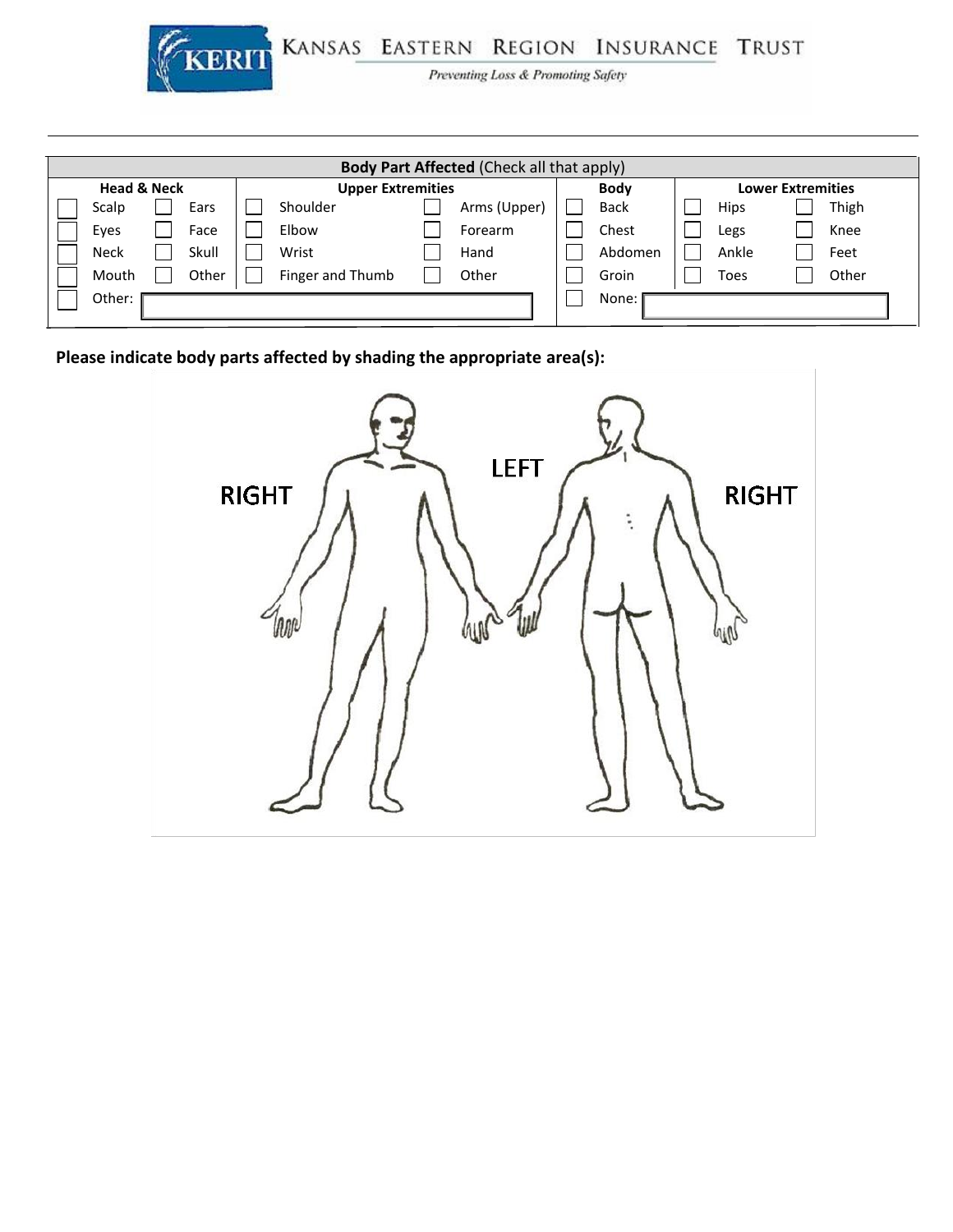

**Please draw a diagram of the event site if applicable:**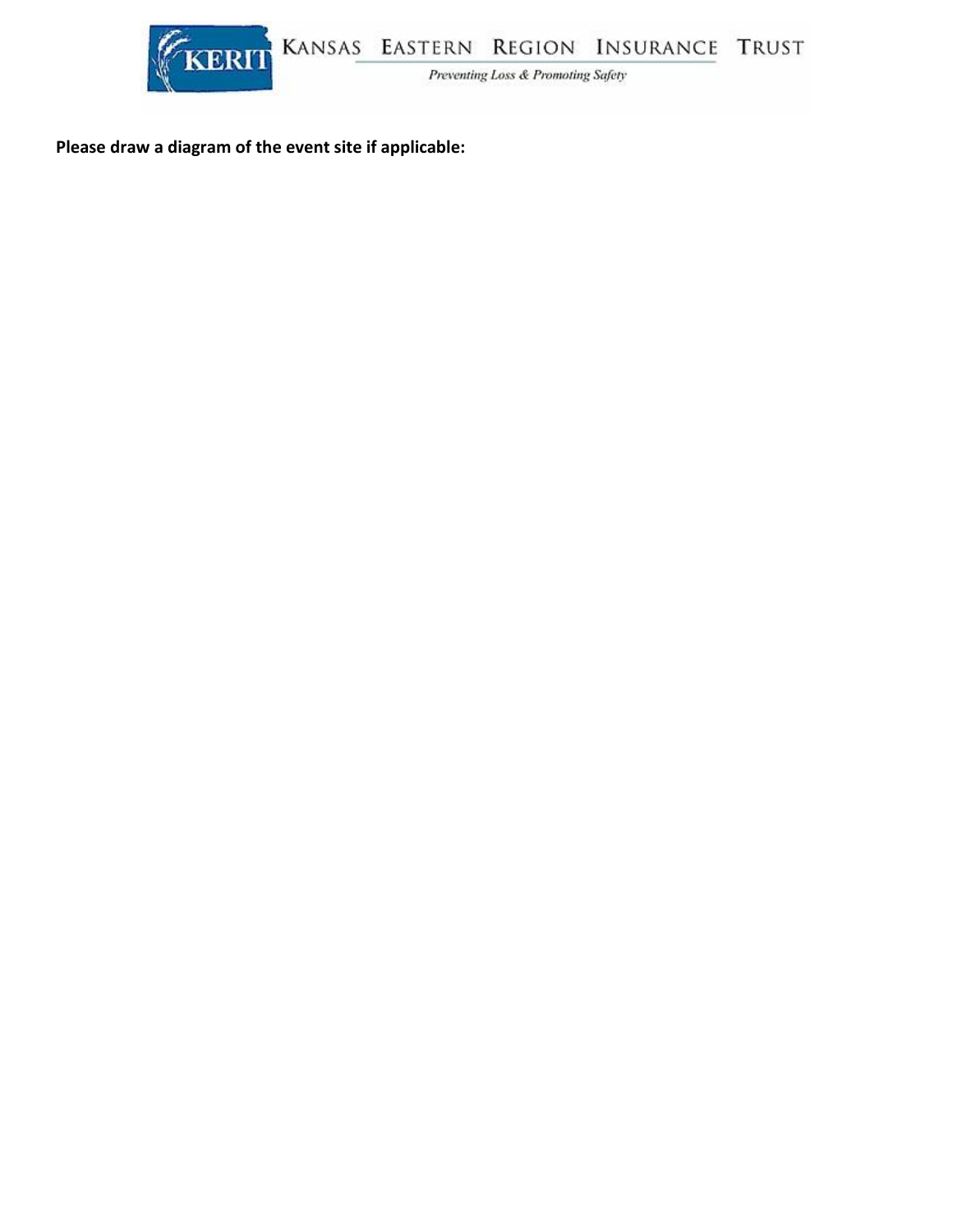## KERIT KANSAS EASTERN REGION INSURANCE TRUST

| Causes - Check all possible causes, then ask "WHY?" after each one to get to the Root Cause                               |                                                       |  |  |  |  |  |
|---------------------------------------------------------------------------------------------------------------------------|-------------------------------------------------------|--|--|--|--|--|
| People<br><b>Environment</b>                                                                                              |                                                       |  |  |  |  |  |
| Procedures not followed or understood                                                                                     | Poor housekeeping                                     |  |  |  |  |  |
| Using tools or equipment improperly                                                                                       | Warning signs, lights, or horns inadequate or missing |  |  |  |  |  |
| Fatigue                                                                                                                   | Fire or explosion hazards                             |  |  |  |  |  |
| Body positioned incorrectly or non-ergonomically                                                                          | Temperature (very hot or very cold)                   |  |  |  |  |  |
| Rushing or working at an unsafe speed                                                                                     | Protruding object hazard                              |  |  |  |  |  |
| Failure to properly lock-out or tag-out equipment                                                                         | Slippery floor or steps                               |  |  |  |  |  |
| <b>Frustration or mental stress</b>                                                                                       | Hazardous atmospheric or other environmental hazards  |  |  |  |  |  |
| Removing or bypassing safety guards or devices                                                                            | Unsafe material placement or storage                  |  |  |  |  |  |
| Using known defective tools or equipment                                                                                  | Tripping hazards                                      |  |  |  |  |  |
| Job knowledge or skill deficiency                                                                                         | Indoor air quality issues                             |  |  |  |  |  |
| Complacency                                                                                                               | Icy conditions outside                                |  |  |  |  |  |
| Failure to wear personal protective equipment                                                                             | Lighting inadequate                                   |  |  |  |  |  |
| Unprofessional behavior - Distracting, teasing, horseplay                                                                 | Other - specify:                                      |  |  |  |  |  |
| Other - specify:                                                                                                          |                                                       |  |  |  |  |  |
| <b>Equipment</b>                                                                                                          | <b>Procedures</b>                                     |  |  |  |  |  |
| Missing or inadequate machine guards                                                                                      | No procedures or policies in place                    |  |  |  |  |  |
| Pinch-point or other clearance hazard                                                                                     | Procedures wrong or incomplete                        |  |  |  |  |  |
| Defective tools or equipment                                                                                              | Self-inspections not performed or infrequent          |  |  |  |  |  |
| Tools or equipment lacking ergonomic design                                                                               | Hazards not identified (no Job Safety Analysis)       |  |  |  |  |  |
| Sharp edges                                                                                                               | No training or incomplete training                    |  |  |  |  |  |
| Preventative maintenance not performed on equipment                                                                       | Training not understood or demonstrated               |  |  |  |  |  |
| Equipment or tools stored improperly                                                                                      | Training not regularly reinforced                     |  |  |  |  |  |
| Equipment safety warning system inoperative                                                                               | Procedures not enforced by manager                    |  |  |  |  |  |
| Other - specify:                                                                                                          | Other - specify:                                      |  |  |  |  |  |
| Root Cause After asking "WHY?" for each cause checked above, describe the root cause(s)                                   |                                                       |  |  |  |  |  |
|                                                                                                                           |                                                       |  |  |  |  |  |
| <b>Corrective Action</b>                                                                                                  |                                                       |  |  |  |  |  |
| Based on the root cause(s), what have you done or plan to do to prevent a similar reoccurrence? The Hierarchy of Controls |                                                       |  |  |  |  |  |
| listed below are in order as most effective to least effective. Be specific in your actions and comments.                 |                                                       |  |  |  |  |  |
| Elimination/Substitution:<br>1)                                                                                           |                                                       |  |  |  |  |  |
| <b>Engineering Controls:</b><br>2)<br>Warnings (audible & visual):<br>3)                                                  |                                                       |  |  |  |  |  |
| Training/Procedures:<br>4)                                                                                                |                                                       |  |  |  |  |  |
| <b>Personal Protective Equipment:</b><br>5)                                                                               |                                                       |  |  |  |  |  |
| Corrective action completed?<br>$\mathsf{N}$<br>If not, expected completion date:<br>IY                                   |                                                       |  |  |  |  |  |
| What was the corrective action taken?                                                                                     |                                                       |  |  |  |  |  |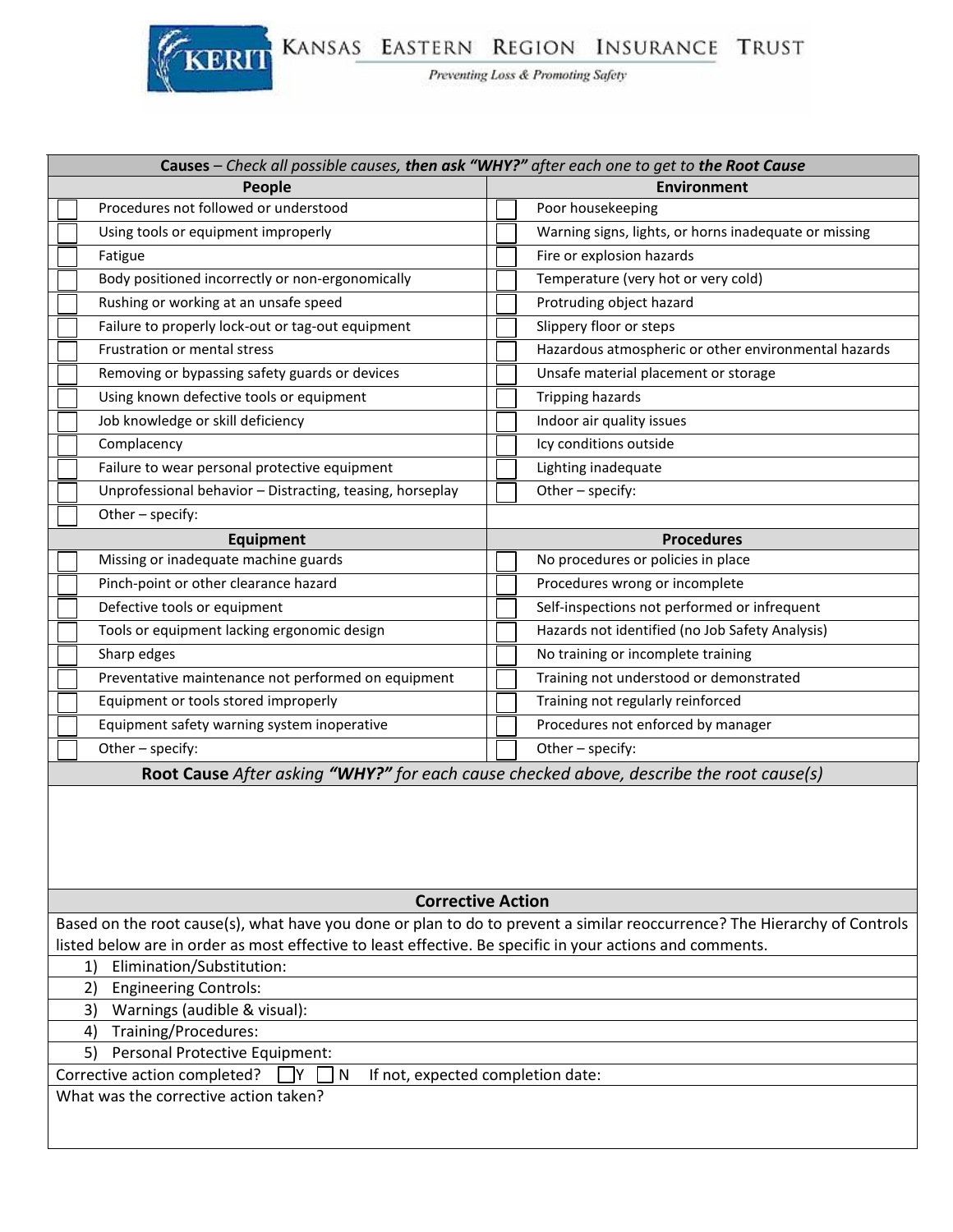

Preventing Loss & Promoting Safety

Injured Employee Written Statement: Describe in detail how the injury occurred.

- 1. Location where accident occurred:
- 2. What were you doing with the injury occurred?
- 3. Name substance or object that directly caused injury:

4. Describe the nature of the injury (puncture, burn, strain, or etc.):

- 5. Body part affected by injury:
- 6. Were you using all safe guards provided?
- 7. Were you engaging in any unsafe acts? Unsafe lifting, horseplay, or etc.:
- 8. Were there any hazardous conditions at the time of injury? Defective tools, poor housekeeping, or etc.:
- 9. Were there any contributing factors that may have caused the injury? Lack of knowledge, Act of other than injured, or etc.:

10. What could have been done differently to have prevented this accident?

11. Additional Comments: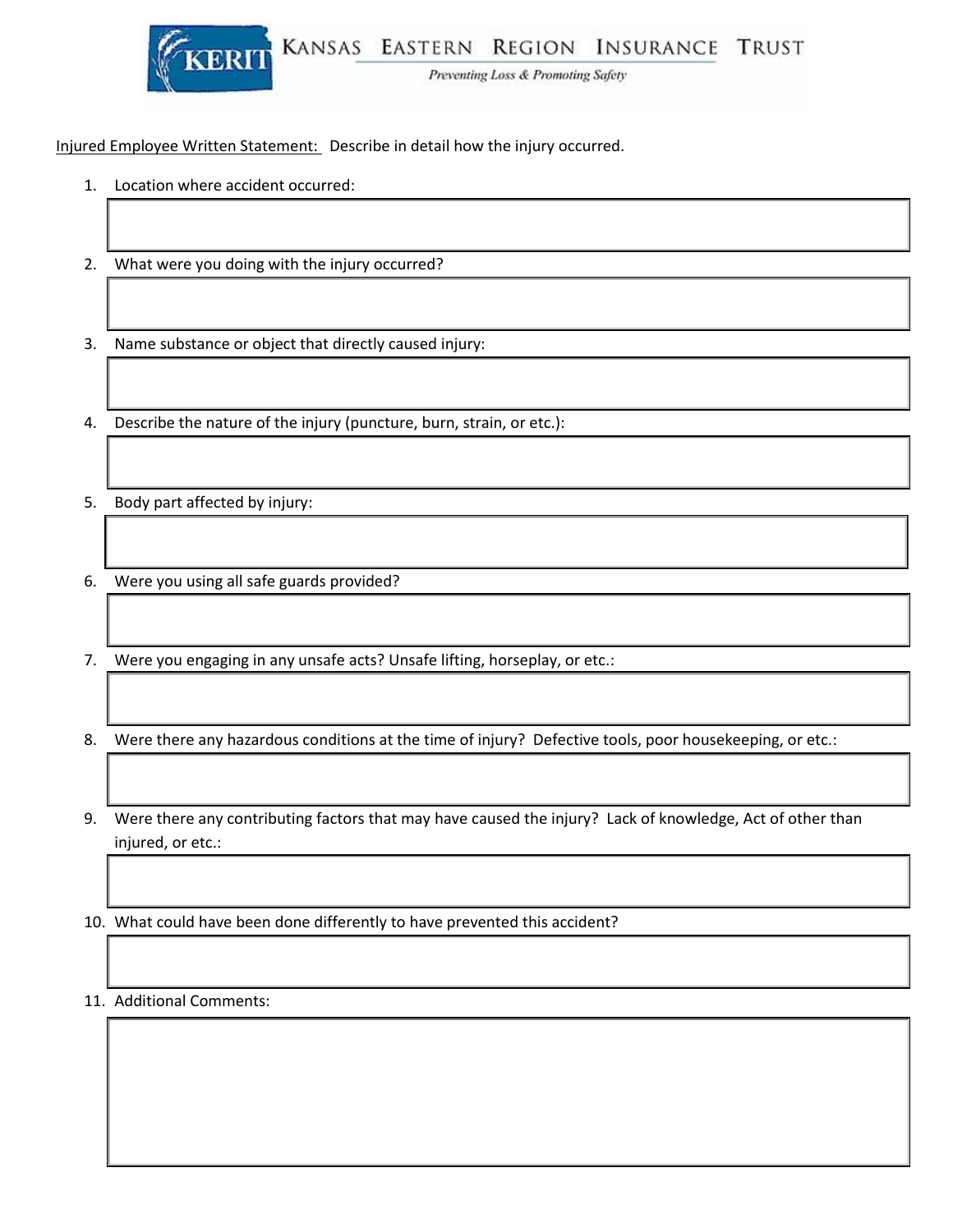

KERIT KANSAS EASTERN REGION INSURANCE TRUST

Preventing Loss & Promoting Safety

Witness Written Statement:

Name:\_\_\_\_\_\_\_\_\_\_\_\_\_\_\_\_\_\_\_\_\_\_\_\_\_\_\_\_\_\_\_\_\_\_\_\_\_\_\_\_\_\_\_\_\_\_\_\_\_\_Phone:\_\_\_\_\_\_\_\_\_\_\_\_\_\_\_\_\_\_\_\_\_\_\_\_\_\_\_\_\_\_\_\_\_\_

- 1. Location of employee when accident occurred:
- 2. What was employee doing when injured?
- 3. Name substance or object that directly caused injury:
- 4. Describe the nature of the injury. Puncture, burn, strain, or etc.:
- 5. Employee's body part affected by injury:
- 6. Was employee using all safe guards provided?
- 7. Did you witness any unsafe acts? Unsafe lifting, horseplay, or etc.:

8. Were there any hazardous conditions at the time of injury? Defective tools, poor housekeeping, or etc.:

9. Were there any contributing factors that may have caused the injury? Lack of knowledge, Act of other than injured, or etc.:

10. What could have been done differently to have prevented this accident?

11. Additional Comments: